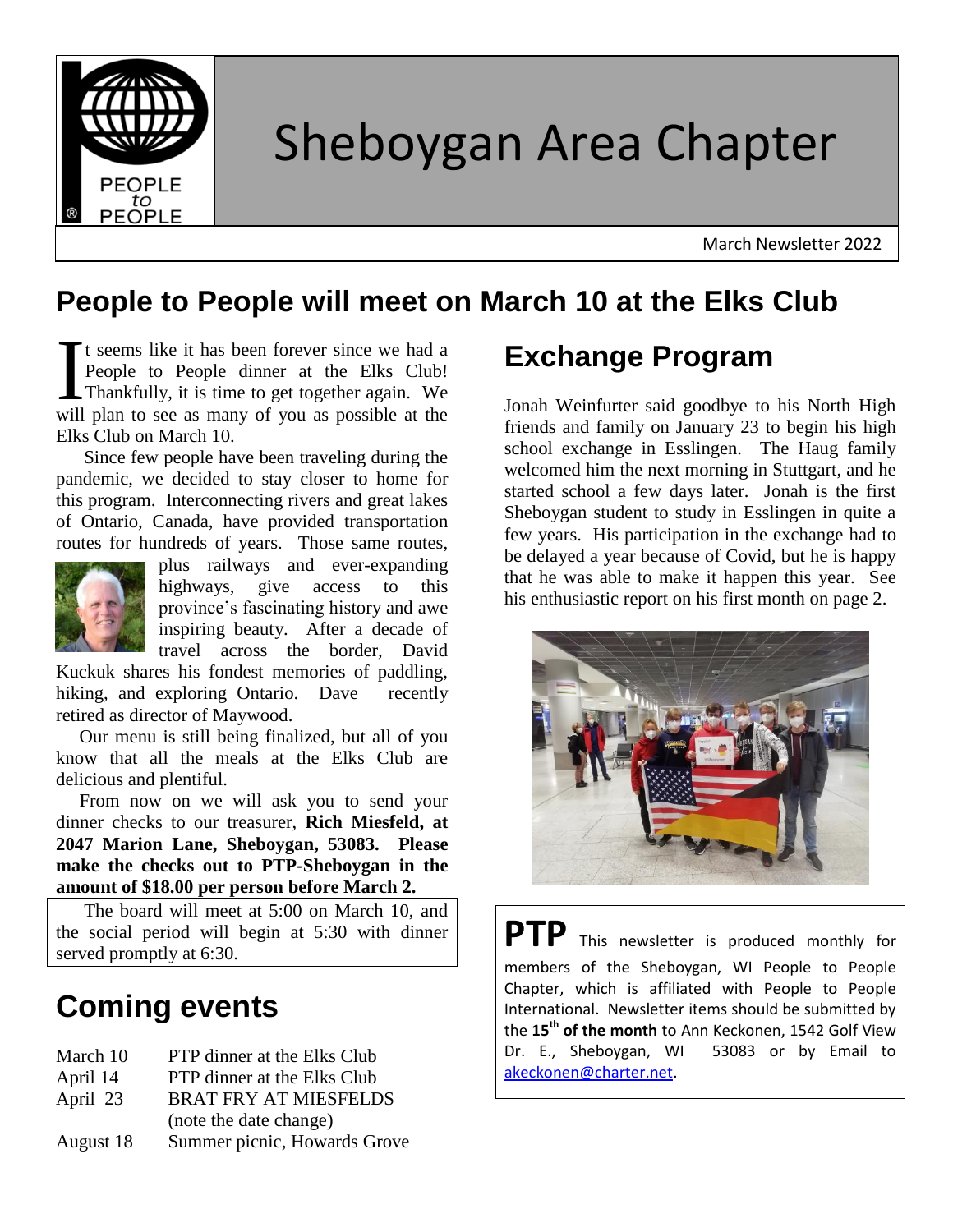## **Middle School Exchange**

 We have eight families who are excited that the 2022 summer exchange program with Esslingen, Germany, will actually happen this year. Paula Dick will be their chaperone, and her assistant chaperone will be Michelle Quasius. All 8 students will be communicating with their exchange partners on-line prior to their departure in July. In keeping with our policy not to identify minors in this newsletter, I am not adding their names to their photos, but you can see that we have 5 boys and 3 girls in this year's group. With this exchange, we welcome four new families into our PTP chapter.



#### **High school exchange 2023**

 We are happy to welcome the family of Bart and Ann Van Deventer as new People to People members. Their daughter will be studying in Esslingen next year as a high school student. It is exciting that we continue to have Sheboygan students who want to spend a semester in Germany. Our many students (over 200) who have taken part in the exchange program in the past have said it changed their lives completely.

## **Brat Fry Date Change**

 For some unknown reason, Miesfelds changed the date of our brat fry to April 23. If you put the May date on your calendar, please be sure to change it to April 23. We will need lots of volunteers to make this a successful day, so please contact Bob Quasius at (920)698-0451 if you are able to volunteer your time that day. We will have a bake sale, as we did at our former location, so be sure to plan some tasty treats to donate.

#### **Jonah reports from Germany**

*Submitted by Jonah Weinfurter*

My first (almost) month in Germany has been great so far. I have eaten many great meals that I never would have thought about trying, like having sparkling water with Grape juice or Apple juice (weird but very good). I saw Frankfurt on my first day. It was a very nice city. From what I remember my brain kept thinking it was 3 am. Esslingen is such a beautiful city, from the Burg to the buildings and architecture, it is breathtaking. For school the school is nice, half the days of the week we get out at 12:55 pm. However, understanding what's going on is a different story. I'm usually lost and the teachers have to explain what's going on in English. English is also my best subject since everyone in the class is required to speak English the whole time and I was taught at a young age the stuff. But I am having a blast seeing Germany!

## **Let's talk English**

 Some time ago the members of the Esslingen Fire Department wanted some practice in speaking English, so they arranged with members of the Sheboygan Fire Department and People to People to set up Zoom calls between interested parties. These calls have been highly successful, and they are continuing into 2022. There have been some additions to the original group, and we expect to hear more reports about their enjoyable conversations as time goes by.

#### **Chapter trip in June, 2023**

 Jon Keckonen is making preliminary plans for an 18-day trip to Norway and Finland in June, 2023, with Overseas Adventure Travel (OAT), a subsidiary of Grand Circle Travel. The trip includes a six-day cruise along Norway's beautiful coastline. You can see details of the trip by going to the OAT website and searching for "Fjord Cruise & Lapland." Please let Jon know if you might be interested in the trip by calling him at (920) 946- 3899 or emailing him at [jkeckonen@charter.net.](mailto:jkeckonen@charter.net)

Note: Many readers have requested more of Beth Hejl's blog posts, so they will be included at the end of the newsletters when possible, recognizing that those who do not want to follow them can stop reading here. Hopefully that keeps everyone happy.